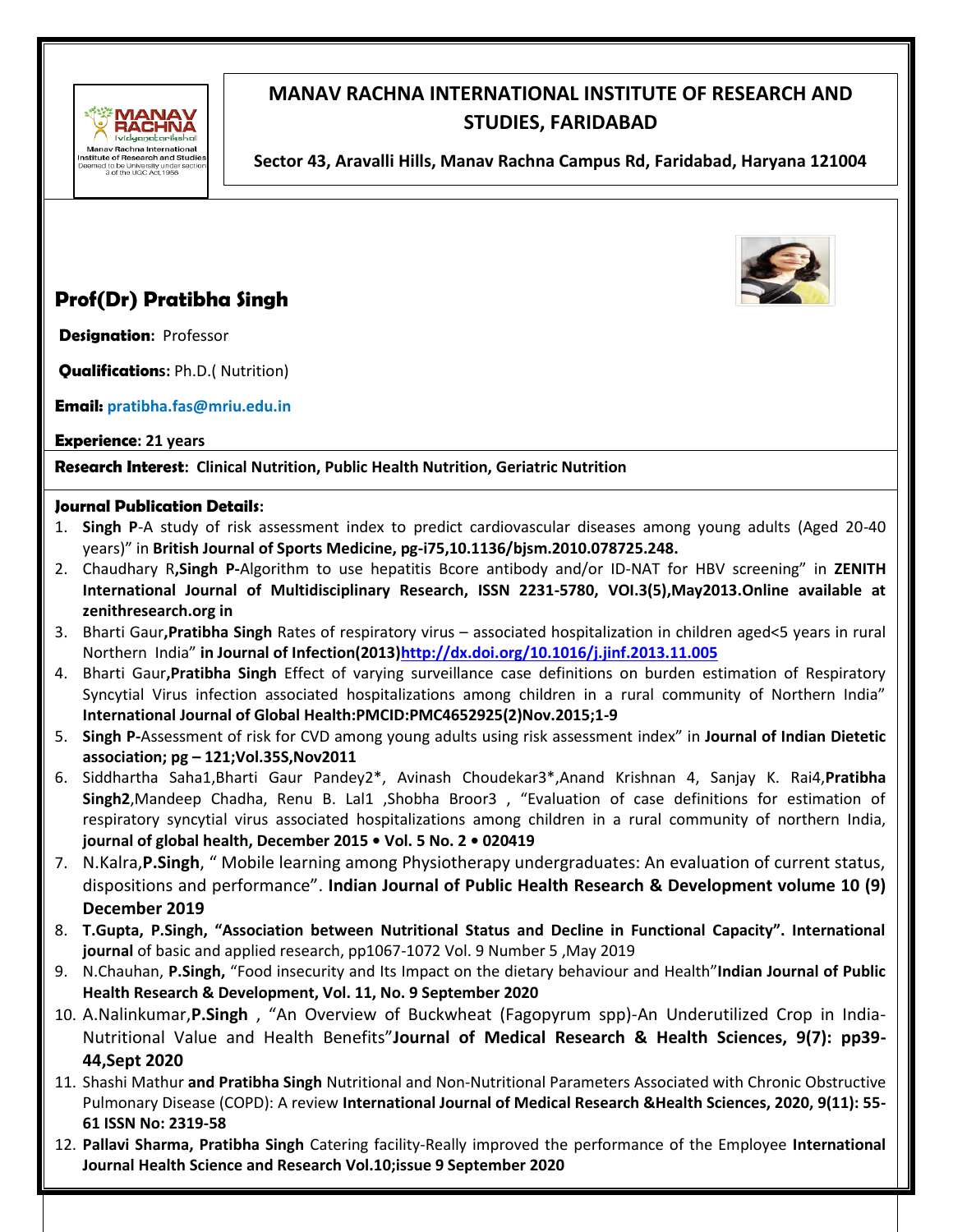#### **Research Supervised (PhD):**

- **1.** Reliability and validity of Hepatitis B core antibody test with nucleic acid test for safe blood transfusion."(2014)
- **2.** Study of various Acute Respiratory Infection causing viruses like INF A/B, RSV, PIV1/2/3 and HMPV in childrens under five years of age in a rural community of Haryana
- **3.** Currently guiding 8 PhD Scholars

#### **Book/Chapter Publications:**

**Dr Pratibha Singh-**Chapter 10 Nutrient and Drug Interaction , Nutritional Biochemistry Manual for BSc Biochemistry First Semester IGNOU

#### **Administrative Responsibilities:**

- **1. Member of Academic Council**
- **2. Member of Department Research Committee**
- **3. Member of Board of Studies**
- **4. Member of Board of Faculty**
- **5. Member of University Anti-ragging committee**
- **6. Member of University sexual harassment committee**
- **7. Member of Discipline committee FAHS**
- **8. Editor M R International Journal of Allied Health Sciences**

## **Conference details:**

**1**-Participated in National Symposium on **Combating pollutants accumulation in ecosystem for sustainable agriculture**  organized by Allahabad Agriculture Institute, Allahabad in 27,28 Oct. 1998

**2**-Participated In National Seminar on **Trends of Research Methodology in Home Science** organized by D.G. College Kanpur in18, 19 Oct.2002**Paper Presented**- Infant weaning practices in rural and urban areas

**3**-Participated in workshop on Methodologies for assessment of Vitamin A deficiency, Iron deficiency Aneamia and Iodine

deficiency disorder organized by human nutrition unit, AIIMS, New Delhi in 13-15 Sept., 2004

**Professional Affiliation-**Institute of Technology, Faridabad in 27,28 Jan.2007 **Paper Presented**-Nutritional profile of elderly population 4-Participated in International Seminar on **Corporate health issues and therapeutic management** organized by Faridabad

5-Participated in XIX Annual Conference of Physiology organized by the Physiological Society of India at Faridabad Institute of Technology (MREI) Faridabad in 6-8 Dec.2008 Paper Presented-Therapeutic modification in normal diet

6-Participated in a workshop on Sports Nutrition organized by the Department of Nutrition and Dietetics, Faridabad **Expert Talk Delivered** Institute of Technology and Sciences in 23, January, 2009.

**7**. workshop on **Isokinetic Training** organized by Faridabad institute of technology (MRET) ,Faridabad in 2nd May,2009 **8**-Participated in a Workshop on **"Nutritional Supplements"** organized by the Department of Nutrition & Dietetics, Manav Rachna International University, Faridabad, in March, 2010

**9**-Participated in the **XIV Commonwealth International Sports Science Congress-2010** organized by the Faculty of Applied Science, Manav Rachna International University, Faridabad, in 27-30 September 2010. (abstract published)

**10**.Participated in the **Preconference Course- Nutrition for Sportsperson** organized by the Department of Nutrition & Dietetics, Manav Rachna International University, Faridabad, in September 2010.

11.Participated in a workshop on **"Workplace Health Promotion"** organized by the Faculty of Applied Science, Manav Rachna International University, Faridabad, in March, 2011.